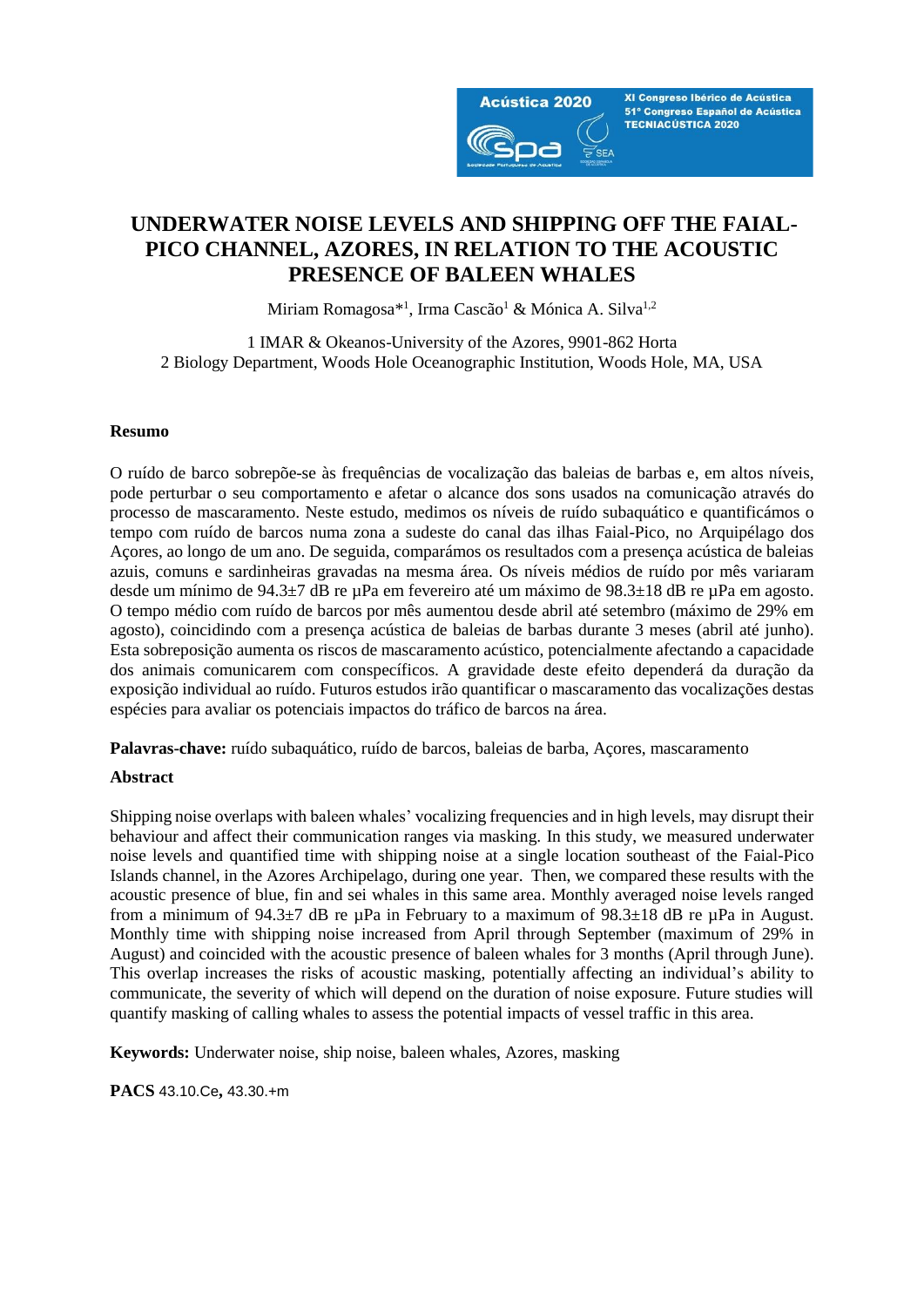## **1 Introduction**

Global energy budgets clearly indicate that shipping is the main contributor to anthropogenic underwater noise[1]. Although vessel noise can cover a wide range of frequencies (from a few Hz to more than 20 kHz)[2], their maximum energies are below 1kHz[3] and overlap with baleen whale call frequencies. Some documented effects of shipping on baleen whales include interruption of behaviours (e.g. foraging, socializing and playing)[4], changes in the acoustic properties of calls (call rates, frequencies, duration and source levels)[5]–[8], disruption of singing[9] and increased levels of stress[10]. Shipping noise can also mask baleen whale calls when frequencies of both sources overlap[11] hence decreasing the animals communication space[12]. However, reported responses to ship noise can vary greatly depending on species, context and vessels with a clear bias for more accessible species[13]. More research effort is needed to cover pelagic and solitary species in different geographic areas with different vessel types and impacts[13].

In the Azores archipelago, fin (*Balaenoptera physalus*), blue (*Balaenoptera musculus*) and sei (*Balaenoptera borealis*) whales can be detected acoustically from September through June[14] but are mainly seen close to the islands from February through June[15]. During this period, blue and fin whales stop their northward migrations to feed in the archipelago [16] while sei whales pass the islands with only occasional feeding[17]. Several recreational and commercial maritime activities such as whale watching, scuba diving, sports and professional fishing and ship transportation of passengers and goods intensify from March through October, which partially overlaps with the presence of baleen whales

As a first step in the assessment of potential negative impacts that shipping noise could have on baleen whales, this study analyses one year of recordings form a passive acoustic autonomous recorder deployed southeast of Faial-Pico channel, in the Azores. Measurements of underwater noise levels and time with shipping noise are then compared to the acoustic detection of blue, fin and sei whale calls.

## **2 Methods**

Acoustic data was collected by using an autonomous bottom-mounted Ecological Acoustic Recorder (EAR)[18] deployed at a depth of 420 m southeast of Faial-Pico Islands channel, in the Azores Archipelago (Fig. 1). Recordings were set with a sampling rate of 2 kHz and a duty cycle of 6 hours on and 18 hours off, recording every day from 0900h to 1400h UTC. The EAR consists of a sensor Technology SO26-01 hydrophone with a response sensitivity of −193.44 dB re 1 V/µPa and a flat frequency response (±1.5 dB) from 18 Hz to 28 kHz. A Burr-Brown AD S8344 A/D converter was used with a zero-to-peak voltage of 1.25 V. A total system gain of 47.5 dB re 1  $\mu$ Pa was used resulting in a noise floor of 89 dB re 1 µPa (18–1,000Hz). Dynamic range of the instrument was of 57 dB re 1 µPa reaching saturation at 146 dB re 1 µPa.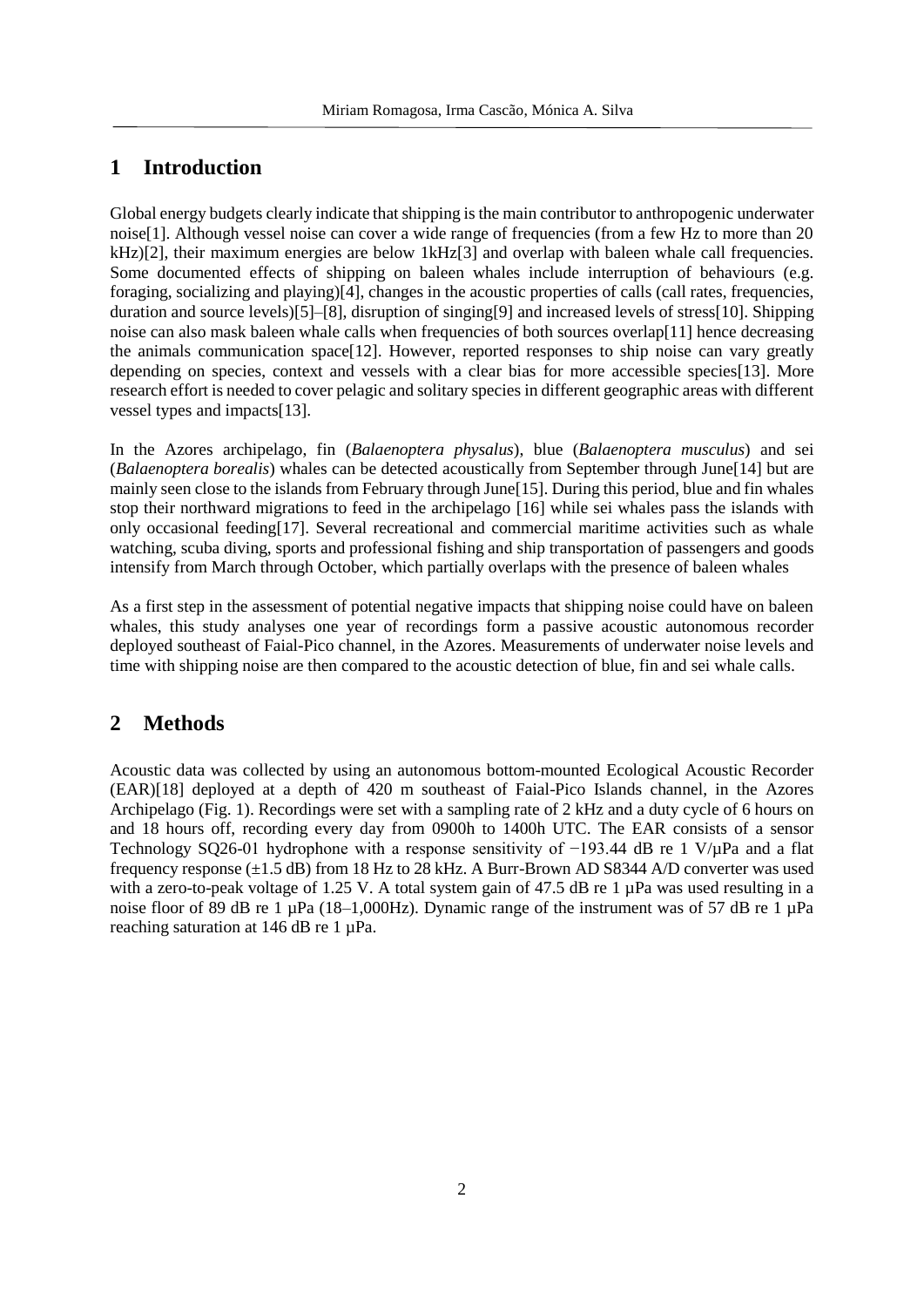

Figure 1 – EAR deployment location (red dot) southeast of the Faial-Pico Islands channel in the Azores Archipelago.

Each month of recordings was grouped and concatenated to form a single file to be analysed with the PAMGuide Matlab code [19]. The time-series of every signal was divided into m 1-s segments of consecutive samples overlapping in time (50% overlap). Each segment was then multiplied by a Hann window and transformed to the frequency domain via the Discrete Fourier Transform (DFT). Spectra were then averaged to a 60-s resolution via the standard Welch method[20] and the arithmetic mean of broadband sound pressure levels (SPLs) were calculated by day and month for the frequency band of 18-1000 Hz. Calibration data from the EAR, including the hydrophone sensitivity, system gain and the zero- to-peak voltage of the analog-to-digital converter were used to calculate calibrated noise measures.

To calculate the percentage of time with ship noise, the broadband (18–1000 Hz) noise background levels were used to apply an Adaptive Threshold Level (ATL [21,22]). The ATL allows the identification of intermittent ship noise by computing the minimum sound pressure level in a certain period of time (30 min) and summing a tolerance above this minimum, a threshold ceiling (1 dB) (see [22] for details and efficiency of this methodology). Time with levels above the threshold was summed and divided by the total recording time to obtain the Percentage of Time with noise levels Above the Threshold Level (PT-ATL) per day and month. Daily averaged wind speeds (kt) were obtained from Weather Underground historical data (www.wunderground.com) for a location 20 km away from the deployment.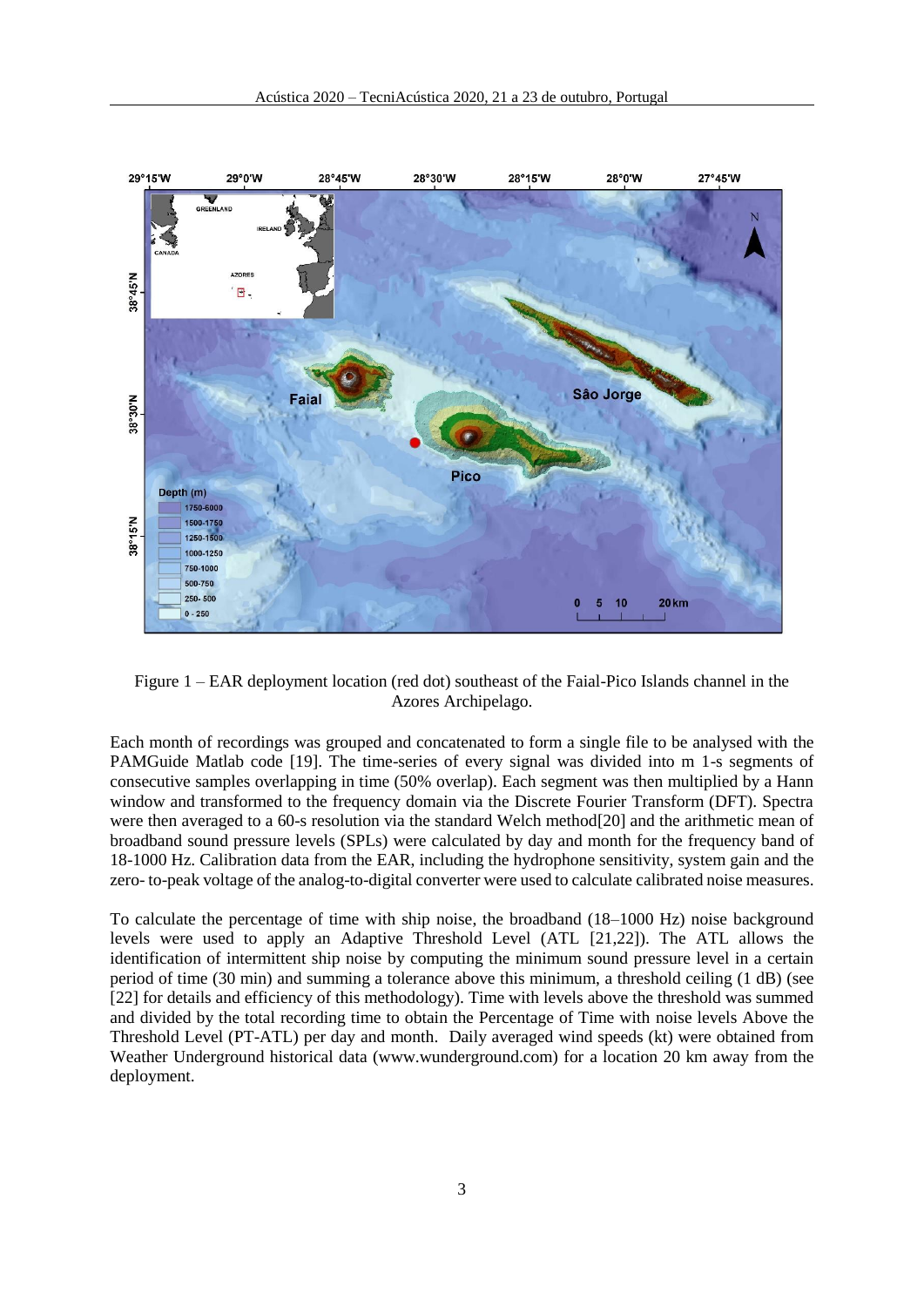To identify blue, fin and sei whale calls, a manual inspection of spectrograms was made by using Adobe Audition 3.0 software (Adobe Systems Incorporated, CA, USA). Identification of call types was made by following the same methodology described in [14]. Days with detections of each species were then summed and divided by the total days in each month to calculate a percentage of days with detections.

## **3 RESULTS**

#### **3.1 Underwater background noise levels, shipping noise and wind speed**

SPLs showed a great variability between days but, overall, days with higher values were found from March through August, a pattern also followed by the monthly 95<sup>th</sup> percentile. Monthly median and 75<sup>th</sup> percentile values had a different pattern, slightly increasing from March through May, decreasing in the summer and increasing again in winter (Fig. 2A). As seen for the underwater background noise levels, the PT-ATL also showed considerable daily variability but days with higher PT-ATL were also found from March through August, which is well represented by monthly PT-ATL (Fig. 2B). Monthly averaged wind speeds were minimum in summer months (June-August) and showed higher levels in autumn and winter, the same pattern found for the monthly median and 75Th percentile noise levels (Fig. 2C). Monthly median and  $75<sup>th</sup>$  percentile SPLs were highly and positively correlated with wind speed (median, r=0.9, n=12, p<0.001; 75<sup>th</sup>, r= 0.8, n=12, p>0.001) while the 95<sup>th</sup> percentile was highly and positively correlated with monthly PT-ATL ( $r=0.8$ ,  $n=12$ ,  $p>0.001$ ).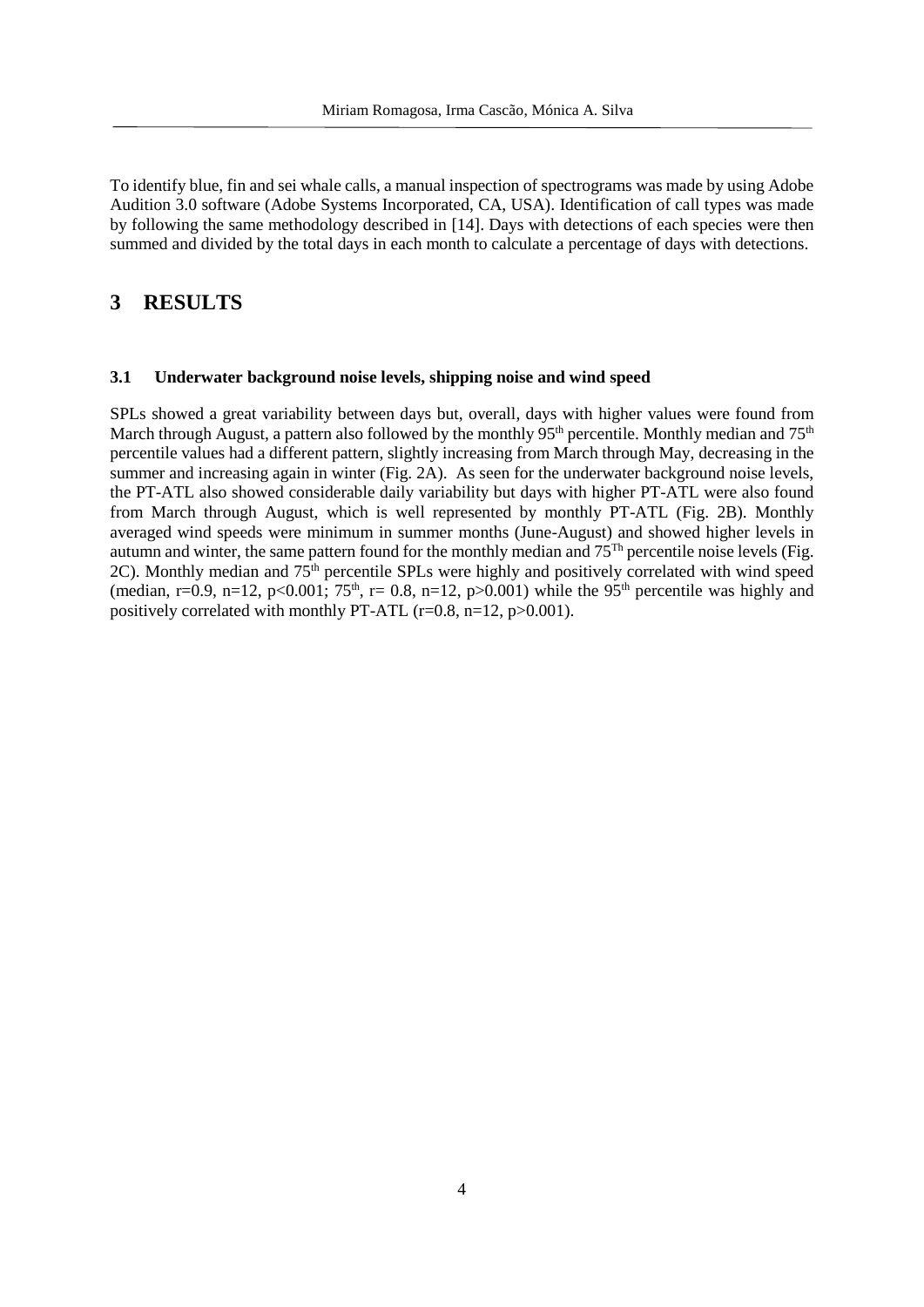

Figure 2. (A)Daily (grey line) and monthly averages (red line), medians (black line) and 5th, 75th, and 95th percentiles (dashed black lines from bottom to top) SPLs in the 18–1000Hz frequency band. (B) daily (black bars) and monthly (red line) PT-ATL (C) daily (grey line) and monthly (blue line) averaged wind speed.

#### **3.2 Baleen whale acoustic detections and ship noise**

Fin whale calls were detected from October through June with more days with detections in late winter and spring and no detections in summer. Blue whales showed a similar pattern but with less days with detections than fin whales and no detections from May through October. Sei whales were detected from March through June and then again from October through December with some detections in August. An overlap with higher PT-ATL exist for fin and sei whales from April through June and in April and May for blue whales (Fig. 3).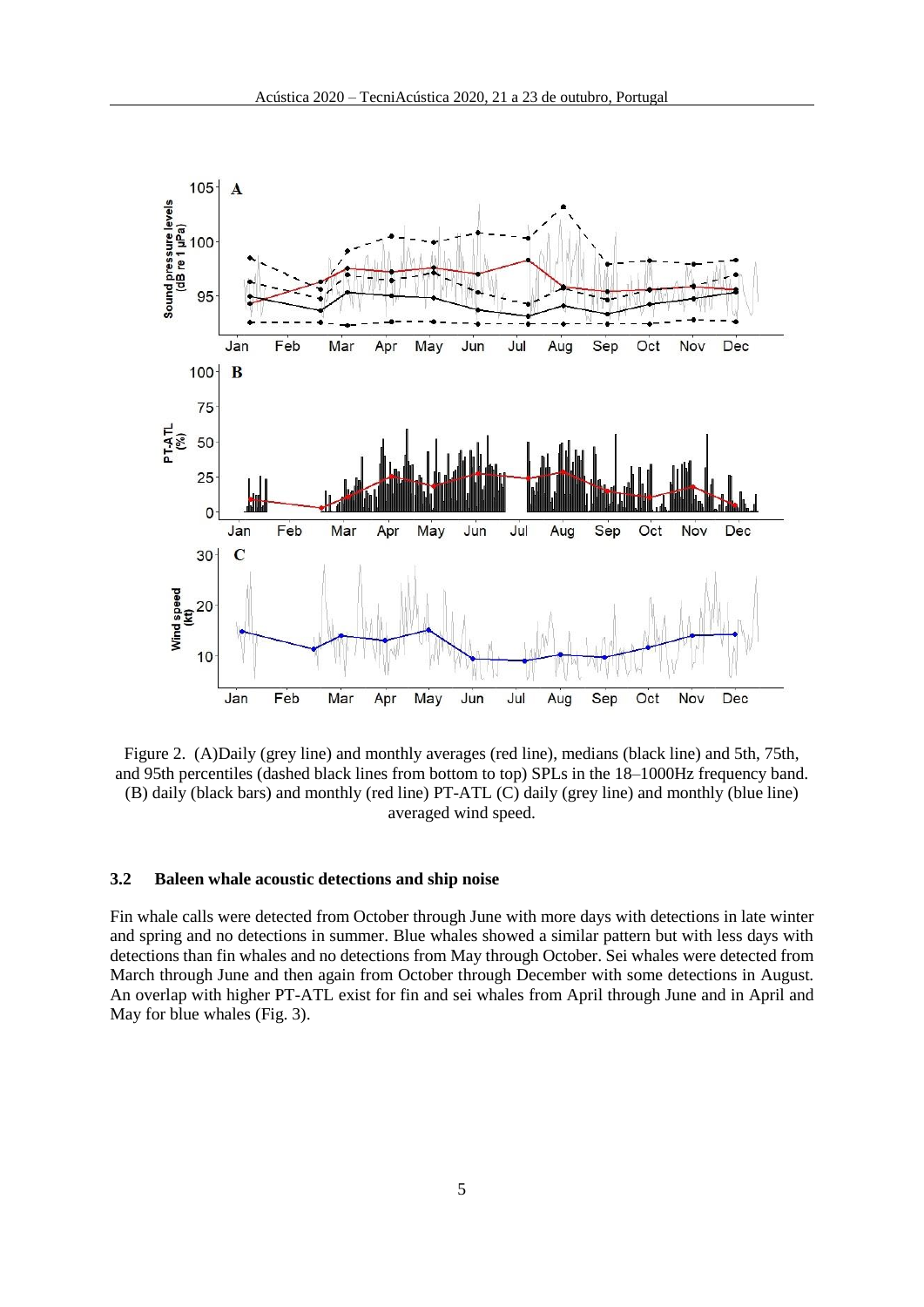

Figure 3 – Days with blue, fin and sei whale detections per month (coloured bars) and monthly PT-ATL (black line).

## **4 DISCUSSION**

Variations in monthly median and  $75<sup>th</sup>$  percentile noise levels were highly affected by wind-driven noise while monthly 95<sup>th</sup> percentiles were affected by shipping noise, a pattern also found in offshore seamounts of the Azores [22]. Considering this, we can assume that the increase in SPLs from June through September is mainly attributed to shipping noise while the increase from March through May is the result of the combined effect of shipping and wind-driven noise. The monthly variability in PT-ATL values found here reflect well the area's main recreational (scuba-diving, sports fishing, whale watching and recreational boating) and commercial (passenger ships and professional fishing) activities that increase from March through October [23]. In their majority, these activities use small vessels and do not carry an Automatic Identification System (AIS) that allow the tracking of ships and that can be successfully used to model ship noise[24]. In this scenario, the PT-ATL methodology applied here is a useful tool to assess the presence of ships and can increase the accuracy of AIS-based shipping noise models.

The increase in shipping noise from March through August clearly overlapped with the presence of blue, fin and sei whales (March – June). The maximum daily PT-ATL found in April was of approximately 60% and some days from March through June showed values of about 50%, which implies 3 hours with ship noise out of a total of 6 hours. Although we cannot quantify the impact it may have on baleen whales, we expect a certain degree of disturbance at least on days with higher number of boats. Baleen whales may use different strategies to compensate for high levels of noise by moving away from the source and shifting behaviour [4], changing the acoustic characteristics of their calls[6], [8] or ceasing vocalizing[9]. In any case, responses to these non-natural increased levels of noise can certainly cause a negative impact, the severity of which will depend on the intensity and exposure to the noise and the whales' behavioural context[13]. Blue and fin whales use this area in late winter and spring to feed and can stay for some weeks before resuming their migration to higher latitudes[16]. Shipping noise can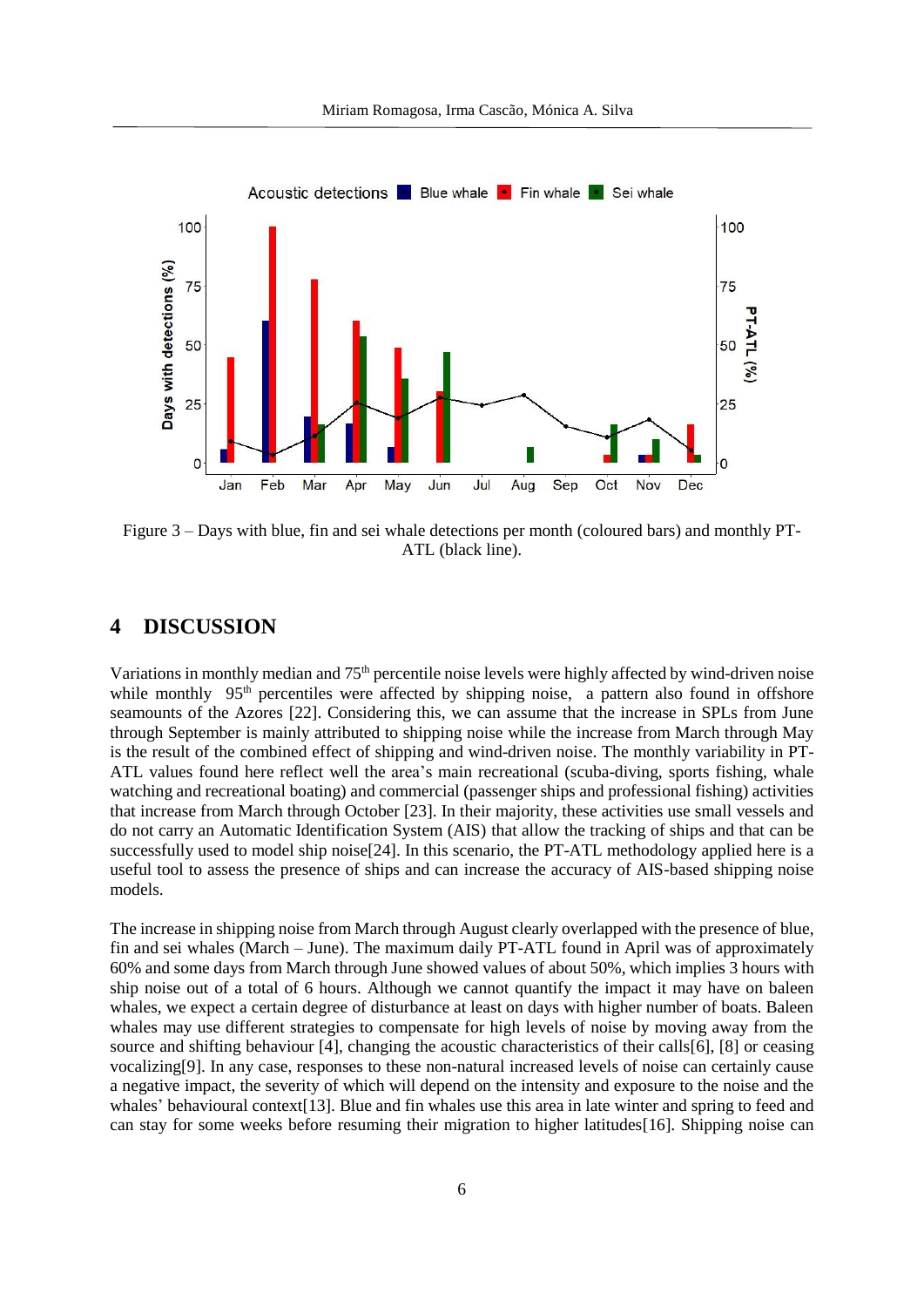disrupt foraging activities in bowhead (*Balaena mysticetus*)[4] and humpback whales (*Megaptera novaeangliae*)[25]. If blue and fin whales in the Azores show the same response, then numerous interruptions in feeding may result in less food intake which in turn would affect their nutritional state and ultimately their migrations. However, blue and fin whales preferred feeding areas are further offshore[16] where shipping noise is much lower[22] and a disruption of foraging behaviour is more unlikely. It is true though, that whale watching boats follow these species to feeding areas and could in theory, disrupt their behaviours. In contrast, sei whales seem to migrate through the archipelago with only occasional feeding[17] and expected impacts of shipping noise may be lower than those on the other two species.

Although a disruption of behaviour caused by shipping noise seems unlikely for these three species of baleen whales, the masking of their vocalisations can be of real concern. Recordings in the Azores (including the area of the study) revealed that blue and fin whales use songs in late autumn, winter and early spring[14], believed to act as reproductive displays [26], [27]. In late spring, singing stops and other calls types associated to foraging and close range communication [28], [29] are more abundant (unpublished data). Sei whales also use calls during their migration through the Azores in spring[14], believed to act as contact calls [30]. The increase in shipping noise from March through June overlaps with songs and calls of the three species thus increasing the risk of masking[11]. Masking can reduce the communication space of whales, which hinders the transmission of information between individuals [11]. A reduction in the efficiency of communication in reproductive, feeding and group cohesion contexts can surely have negative effects on the life cycles of these species. The extent of these impacts are extremely difficult to quantify but future work on masking and communication spaces for these three species will help to further predict the potential consequences of the increase of shipping noise in this area.

## **Acknowledgements**

This work was supported by Fundação para a Ciência e Tecnologia (FCT), Azores 2020 Operational Programme and Fundo Regional da Ciência e Tecnologia (FRCT) through research projects TRACE (PTDC/ MAR/74071/2006), MAPCET (M2.1.2/F/012/2011) and AWARENESS (PTDC/BIA-BMA/30514/2017), co- funded by FEDER, COMPETE, QREN, POPH, ERDF, ESF, the Lisbon Regional Operational Programme, and the Portuguese Ministry for Science and Education. The work is also an output of project RAGES (grant agreement 110661/2018/794607/SUB/ENV.C.2). Okeanos R&D Centre is supported by FCT, through the strategic fund (UIDB/05634/2020). MR was supported by a DRCT doctoral grant (M3.1.a/F/028/2015), IR by an individual grant from FCT project AWARENESS (PTDC/BIA-BMA/30514/2017), and MAS by an FCT-Investigator contract (IF/00943/2013) and by EC funds (H2020 project SUMMER, grant agreement 817806). We are grateful to Rui Prieto, Sérgio Gómez, Gonçalo Graça, skilled skippers and crew that participated in the preparation and deployment of the EAR at DOP/IMAR.

## **References**

- [1] J. A. Hildebrand, Anthropogenic and natural sources of ambient noise in the ocean, *Mar. Ecol. Prog. Ser.*, vol. 395, pp. 5–20, 2009.
- [2] C. Erbe, Underwater noise of whale-watching boats and potential effects on killer whales (Orcinus orca), based on an acoustic impact model, *Mar. Mammal Sci.*, vol. 18, no. 2, pp. 394–418, 2002.
- [3] G. M. Wenz, Acoustic Ambient Noise in the Ocean: Spectra and Sources, *J. Acoust. Soc. Am.*, vol. 34, no. 12, p. 1936, 1962.
- [4] W. John Richardson, M. A. Fraker, B. Würsig, and R. S. Wells, Behaviour of Bowhead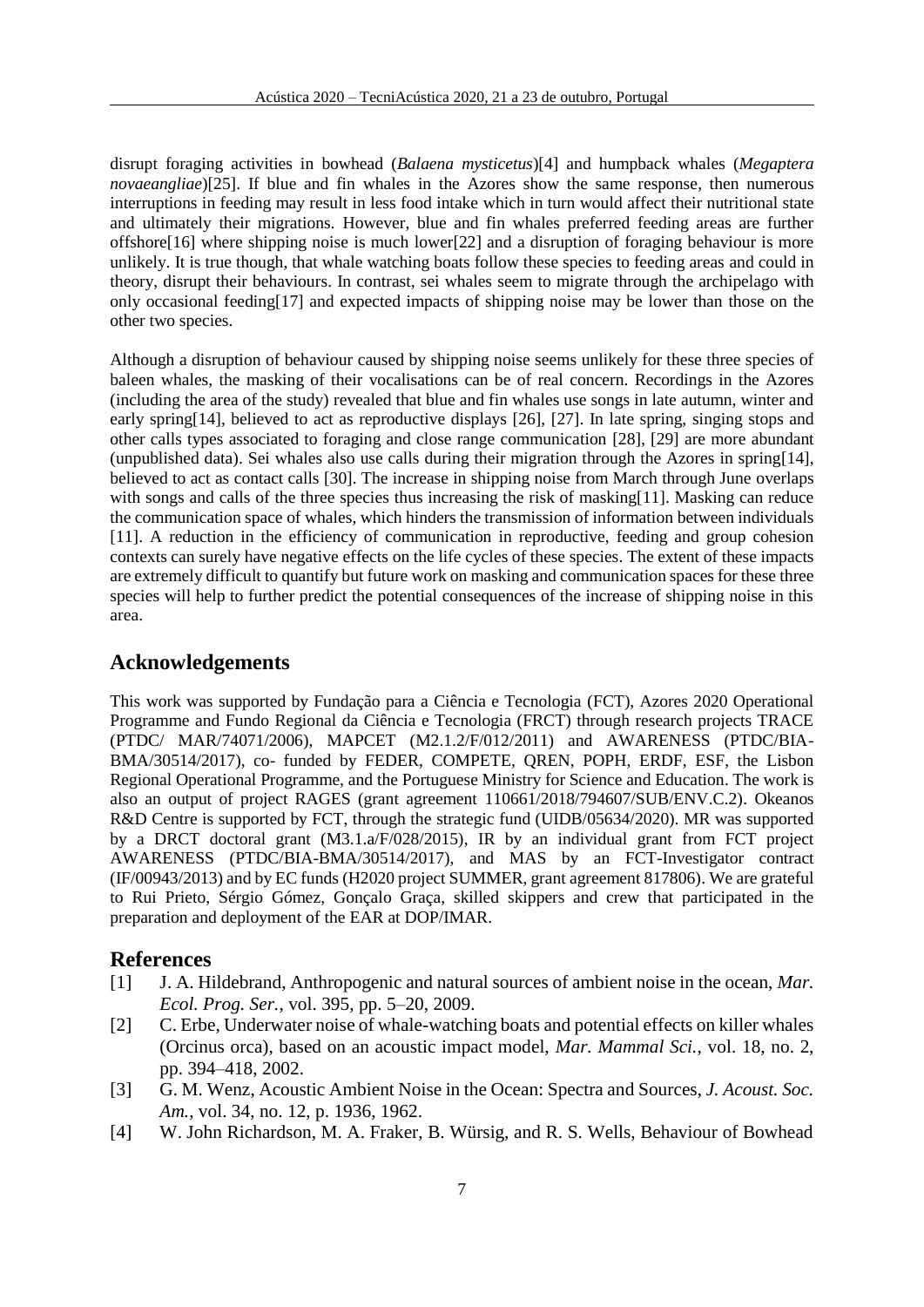Whales Balaena mysticetus summering in the Beaufort Sea: Reactions to industrial activities, *Biol. Conserv.*, vol. 32, no. 3, pp. 195–230, 1985.

- [5] S. E. Parks, M. Johnson, D. Nowacek, and P. L. Tyack, Individual right whales call louder in increased environmental noise Subject collect, *Biol. Lett.*, no. July, 2010.
- [6] M. Dahlheim and M. Castellote, Changes in the acoustic behavior of gray whales Eschrichtius robustus in response to noise, *Endanger. Species Res.*, vol. 31, pp. 227–242, 2016.
- [7] M. E. H. Fournet, L. P. Matthews, C. M. Gabriele, D. K. Mellinger, and H. Klinck, Source levels of foraging humpback whale calls, *J. Acoust. Soc. Am.*, vol. 143, no. 2, pp. EL105–EL111, 2018.
- [8] M. Castellote, C. W. Clark, and M. O. Lammers, Acoustic and behavioural changes by fin whales (Balaenoptera physalus) in response to shipping and airgun noise, *Biol. Conserv.*, vol. 147, no. 1, pp. 115–122, Mar. 2012.
- [9] K. Tsujii, T. Akamatsu, R. Okamoto, K. Mori, Y. Mitani, and N. Umeda, Change in singing behavior of humpback whales caused by shipping noise, *PLoS One*, vol. 13, no. 10, pp. 1–16, 2018.
- [10] R. M. Rolland *et al.*, Evidence that ship noise increases stress in right whales, *Proc. R. Soc. B Biol. Sci.*, vol. 279, no. 1737, pp. 2363–2368, 2012.
- [11] C. Erbe, C. Reichmuth, K. Cunningham, K. Lucke, and R. Dooling, Communication masking in marine mammals: A review and research strategy, *Mar. Pollut. Bull.*, vol. 103, no. 1–2, pp. 15–38, 2015.
- [12] D. Cholewiak *et al.*, Communicating amidst the noise: Modeling the aggregate influence of ambient and vessel noise on baleen whale communication space in a national marine sanctuary, *Endanger. Species Res.*, vol. 36, no. May, pp. 59–75, 2018.
- [13] C. Erbe, S. A. Marley, R. P. Schoeman, J. N. Smith, L. E. Trigg, and C. B. Embling, The Effects of Ship Noise on Marine Mammals—A Review, *Front. Mar. Sci.*, vol. 6, no. October, 2019.
- [14] M. Romagosa *et al.*, Baleen whale acoustic presence and behaviour at a Mid-Atlantic migratory habitat, the Azores Archipelago, *Sci. Rep.*, vol. 10, no. 1, pp. 1–11, 2020.
- [15] M. A. Silva *et al.*, Spatial and temporal distribution of cetaceans in the mid-Atlantic waters around the Azores, *Mar. Biol. Res.*, vol. 10, no. 2, pp. 123–137, 2014.
- [16] M. a Silva, R. Prieto, I. Jonsen, M. F. Baumgartner, and R. S. Santos, North Atlantic blue and fin whales suspend their spring migration to forage in middle latitudes: building up energy reserves for the journey?, *PLoS One*, vol. 8, no. 10, p. e76507, Jan. 2013.
- [17] R. Prieto, M. A. Silva, G. T. Waring, and J. M. A. Gonçalves, Sei whale movements and behaviour in the North Atlantic inferred from satellite telemetry, vol. 26, pp. 103–113, 2014.
- [18] M. O. Lammers, R. E. Brainard, W. W. L. Au, T. A. Mooney, and K. B. Wong, An ecological acoustic recorder (EAR) for long-term monitoring of biological and anthropogenic sounds on coral reefs and other marine habitats., *J. Acoust. Soc. Am.*, vol. 123, no. 3, pp. 1720–1728, Mar. 2008.
- [19] N. D. Merchant *et al.*, Measuring acoustic habitats, *Methods Ecol. Evol.*, 2015.
- [20] P. D. Welch, The use of Fast Fourier Transform for the Estimation of Power Spectra: A method based on Time Averaging Over shoert, modified periodograms. .
- [21] N. D. Merchant, M. J. Witt, P. Blondel, B. J. Godley, and G. H. Smith, Assessing sound exposure from shipping in coastal waters using a single hydrophone and Automatic